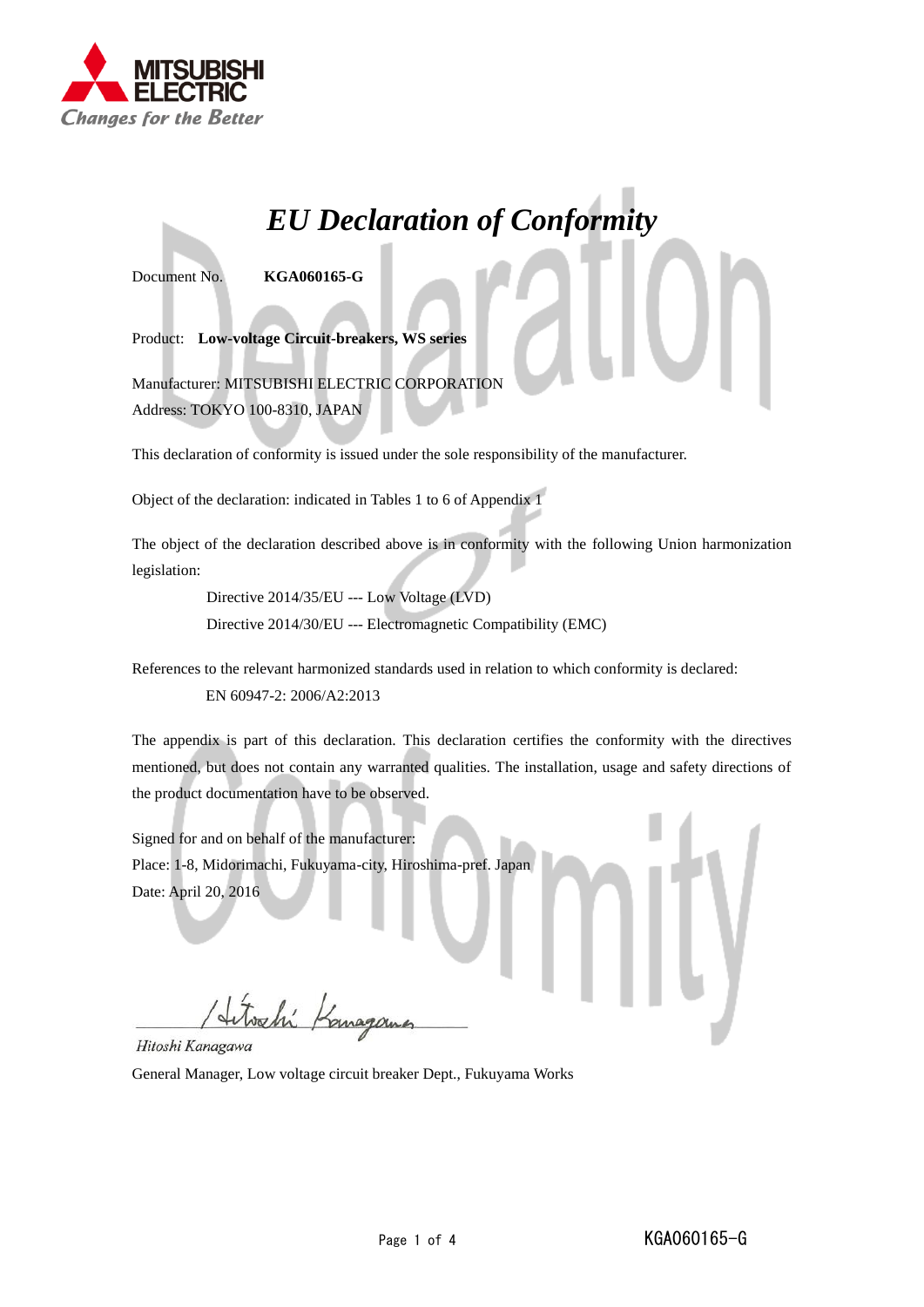| <b>Appendix 1</b> | Low-voltage Circuit-breakers WS series |  |
|-------------------|----------------------------------------|--|
|-------------------|----------------------------------------|--|

| Products:      | Table 1 WS NF series |                          |                   |
|----------------|----------------------|--------------------------|-------------------|
|                | Model of products    |                          |                   |
| NF30-CS $(*1)$ | NF125-CW (*1)        | $NF250-CW$ (*1)          | NF400-CW (*1)     |
| NF32-SW (*1)   | NF125-SW (*1)        | NF250-SW (*1)            | NF400-SW (*1)     |
| NF63-CW (*1)   | NF125-HW (*1)        | NF250-HW (*1)            | NF400-SEW         |
| NF63-SW (*1)   | NF125-RW (*1)        | NF250-RW (*1)            | NF400-HEW         |
| NF63-HW (*1)   | NF125-UW (*1)        | NF250-UW (*1)            | NF400-REW         |
| MB30-CS (*1)   | $NF125-SGW RT (*)$   | MF250-SEW                | NF400-UEW         |
| MB30-SW (*1)   | NF125-SGW RE         | NF250-HEW                | NF400-HDW (*1)    |
| $MB50-CW$ (*1) | NF125-HGW RT (*1)    | NF250-SGW RT (*1)        | NF630-CW (*1)     |
| $MB50-SW$ (*1) | NF125-HGW RE         | NF250-SGW RE             | NF630-SW (*1)     |
| MB100-SW (*1)  | NF125-RGW RT (*1)    | <b>NF250-HGW RT (*1)</b> | NF630-SEW         |
| MB225-SW (*1)  | NF125-UGW RT (*1)    | NF250-HGW RE             | NF630-HEW         |
|                | NF160-SW (*1)        | NF250-RGW RT (*1)        | NF630-REW         |
|                | NF160-HW (*1)        | NF250-UGW RT (*1)        | NF800-CEW         |
|                | NF160-SGW RT (*1)    |                          | NF800-SEW         |
|                | NF160-SGW RE         |                          | NF800-HEW         |
|                | NF160-HGW RT (*1)    |                          | NF800-REW         |
|                | NF160-HGW RE         |                          | NF800-UEW         |
|                |                      |                          | NF800-SDW (*1)    |
|                |                      |                          | NF800-HDW (*1)    |
|                |                      |                          | <b>NF1000-SEW</b> |
|                |                      |                          | <b>NF1250-SEW</b> |
|                |                      |                          | NF1250-SDW (*1)   |
|                |                      |                          | <b>NF1600-SEW</b> |
|                |                      |                          | NF1600-SDW (*1)   |

(\*1) Circuit breakers not incorporating electronic circuit are not required the immunity and emission tests

for Electromagnetic Compatibility.

| Products:         | Table 2 WS NV series |                 |                  |
|-------------------|----------------------|-----------------|------------------|
| Model of products |                      |                 |                  |
| $NV32-SW$         | <b>NV125-CW</b>      | <b>NV250-CW</b> | <b>NV400-CW</b>  |
| $NV63-CW$         | <b>NV125-SW</b>      | <b>NV250-SW</b> | <b>NV400-SW</b>  |
| $NV63-SW$         | <b>NV125-HW</b>      | <b>NV250-HW</b> | <b>NV400-SEW</b> |
| NV63-HW           | <b>NV125-RW</b>      | <b>NV250-RW</b> | NV400-HEW        |
|                   |                      |                 | NV400-REW        |
|                   |                      |                 | <b>NV630-CW</b>  |
|                   |                      |                 | <b>NV630-SW</b>  |
|                   |                      |                 | <b>NV630-SEW</b> |
|                   |                      |                 | NV630-HEW        |
|                   |                      |                 | <b>NV800-SEW</b> |
|                   |                      |                 | NV800-HEW        |

Above products incorporating electronic circuit are required the immunity and emission tests for Electromagnetic Compatibility. Reference standard Nos. are EN60947-2:2006/A2:2013, Annex J.2 (immunity) and J.3 (emission).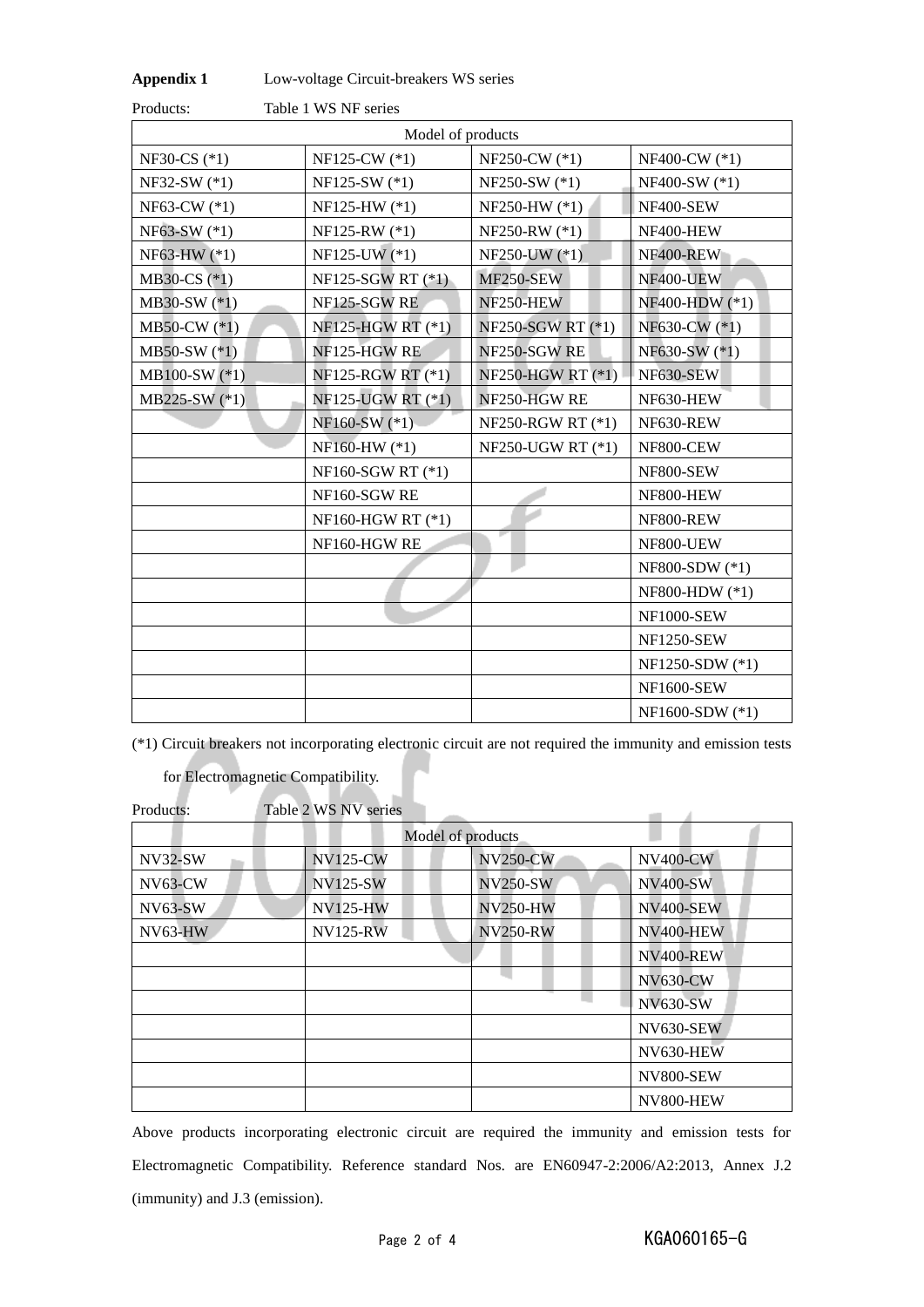## Products: Table 3 WS NF-UL series

| Model of products |           |           |
|-------------------|-----------|-----------|
| NF225-CWU         | NF400-SWU | NF630-SWU |
|                   | NF400-HWU | NF630-HWU |

Above products not incorporating electronic circuit are not required the immunity and emission tests for

Electromagnetic Compatibility.

| Products: | Table 4 WS NV-UL series |           |  |
|-----------|-------------------------|-----------|--|
|           | Model of products       |           |  |
| NV225-CWU | NV400-SWU               | NV400-HWU |  |
|           |                         |           |  |

Above products incorporating electronic circuit are required the immunity and emission tests for Electromagnetic Compatibility. Reference standard Nos. are EN60947-2:2006/A2:2013, Annex J.2 (immunity) and J.3 (emission).

| Products:       | Table 5 Special purpose breakers |                   |                                     |  |
|-----------------|----------------------------------|-------------------|-------------------------------------|--|
|                 |                                  | Model of products |                                     |  |
| NF32-SW (*1)    | NF160-SW (*1)                    | NF630-CW (*1)     |                                     |  |
| $NF63-CW$ (*1)  | NF160-HW (*1)                    | NF630-SW (*1)     |                                     |  |
| NF63-SW (*1)    | NF160-SGW (*1)                   | <b>NF800-SEW</b>  |                                     |  |
| NF63-HW (*1)    | NF160-HGW (*1)                   | NF800-SDW (*1)    |                                     |  |
| NF125-CW (*1)   | NF250-CW $(*1)$                  | <b>NF1000-SEW</b> | Mag Only                            |  |
| NF125-SW (*1)   | NF250-SW (*1)                    | <b>NF1250-SEW</b> | (Instantaneous tripping)            |  |
| NF125-HW (*1)   | NF250-HW $(*1)$                  | NF1250-SDW (*1)   | circuit breakers)                   |  |
| NF125-SGW (*1)  | NF250-SGW (*1)                   | <b>NF1600-SEW</b> |                                     |  |
| NF125-HGW (*1)  | NF250-HGW (*1)                   | NF1600-SDW (*1)   |                                     |  |
|                 | NF400-CW (*1)                    |                   |                                     |  |
|                 | NF400-SW (*1)                    |                   |                                     |  |
| $NF63-SW$ (*1)  | NF250-SW (*1)                    | NF800-SDW (*1)    | Special voltage DC<br>400VDC 440VDC |  |
| $NF125-SW$ (*1) | NF400-SW (*1)                    | NF1250-SDW (*1)   | 500VDC 550VDC                       |  |
| $NF160-SW$ (*1) | NF630-SW (*1)                    | NF1600-SDW (*1)   | 600VDC                              |  |
| NF125-SW (*1)   | NF250-SW (*1)                    | NF800-SDW (*1)    |                                     |  |
| NF160-SW (*1)   | NF400-SW (*1)                    | NF1250-SDW (*1)   | Thyristor protection                |  |
|                 | NF630-SW (*1)                    | NF1600-SDW (*1)   |                                     |  |
| $NF63-CW$ (*1)  | NF400-SEW                        | NF800-SEW         | High-instantaneous                  |  |
| NF125-CW (*1)   | NF630-SEW                        |                   | (Transformer use)                   |  |
| NF125-CW (*1)   | NF250-CW $(*1)$                  | NF250-HW (*1)     |                                     |  |
| NF125-SW (*1)   | NF250-SW (*1)                    | NF400-CW (*1)     | Low-instantaneous                   |  |
| NF125-SGW       | NF250-SGW                        |                   | <b>Generator-Protection</b>         |  |
| $NF125-HGW$     | NF250-HGW                        |                   |                                     |  |

(\*1) Circuit breakers not incorporating electronic circuit are not required the immunity and emission tests

for Electromagnetic Compatibility.